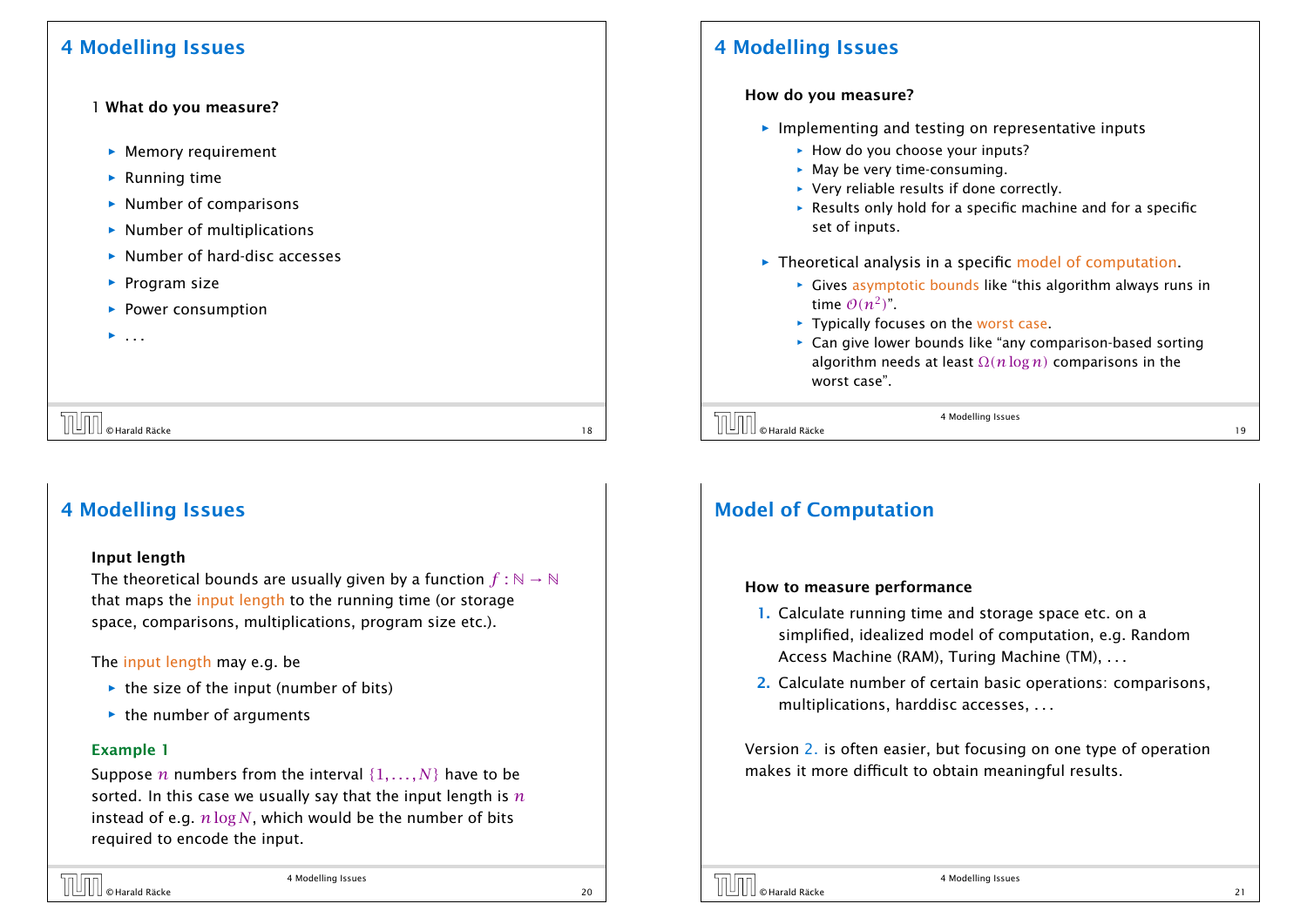# Turing Machine

- ▶ Very simple model of computation.
- ▶ Only the "current" memory location can be altered.
- **▶ Very good model for discussing computabiliy, or polynomial** vs. exponential time.
- **Fome simple problems like recognizing whether input is of** the form  $xx$ , where x is a string, have quadratic lower bound.
- $\Rightarrow$  Not a good model for developing efficient algorithms.



# Random Access Machine (RAM)

#### **Operations**

- $\triangleright$  input operations (input tape  $\rightarrow R[i]$ )
	- *<sup>ñ</sup>* READ *i*
- $\triangleright$  output operations ( $R[i] \rightarrow$  output tape)
	- *<sup>ñ</sup>* WRITE *i*
- **Figure 1** register-register transfers
	- $\triangleright R[j] := R[i]$
	- $\blacktriangleright R[i] = 4$
- $\blacktriangleright$  **indirect addressing** 
	- $\triangleright R[i] := R[R[i]]$

loads the content of the *R[i]*-th register into the *j*-th register

 $\triangleright R[R[i]] := R[j]$ 

loads the content of the *j*-th into the *R[i]*-th register

4 Modelling Issues © Harald Räcke 24

# Random Access Machine (RAM)

- **Input tape and output tape (sequences of zeros and ones;** unbounded length).
- **Memory unit: infinite but countable number of registers** *R[*0*], R[*1*], R[*2*], . . .* .
- **Follo Registers hold integers.**



input tape

# Random Access Machine (RAM)

#### **Operations**

 $\triangleright$  branching (including loops) based on comparisons  $\rightarrow$  jump  $\chi$ jumps to position  $x$  in the program; sets instruction counter to *x*; reads the next operation to perform from register *R[x]*  $\rightarrow$  *jumpz x R[i]* jump to x if  $R[i] = 0$ if not the instruction counter is increased by 1;  $\rightarrow$  jumpi *i* jump to  $R[i]$  (indirect jump); *<sup>ñ</sup>* arithmetic instructions: +, −, ×, */*  $\triangleright R[i] := R[j] + R[k]$ ;  $R[i]$  :  $-R[k]$ ; The jump-directives are very close to the jump-instructions contained in the assembler language of real machines.

4 Modelling Issues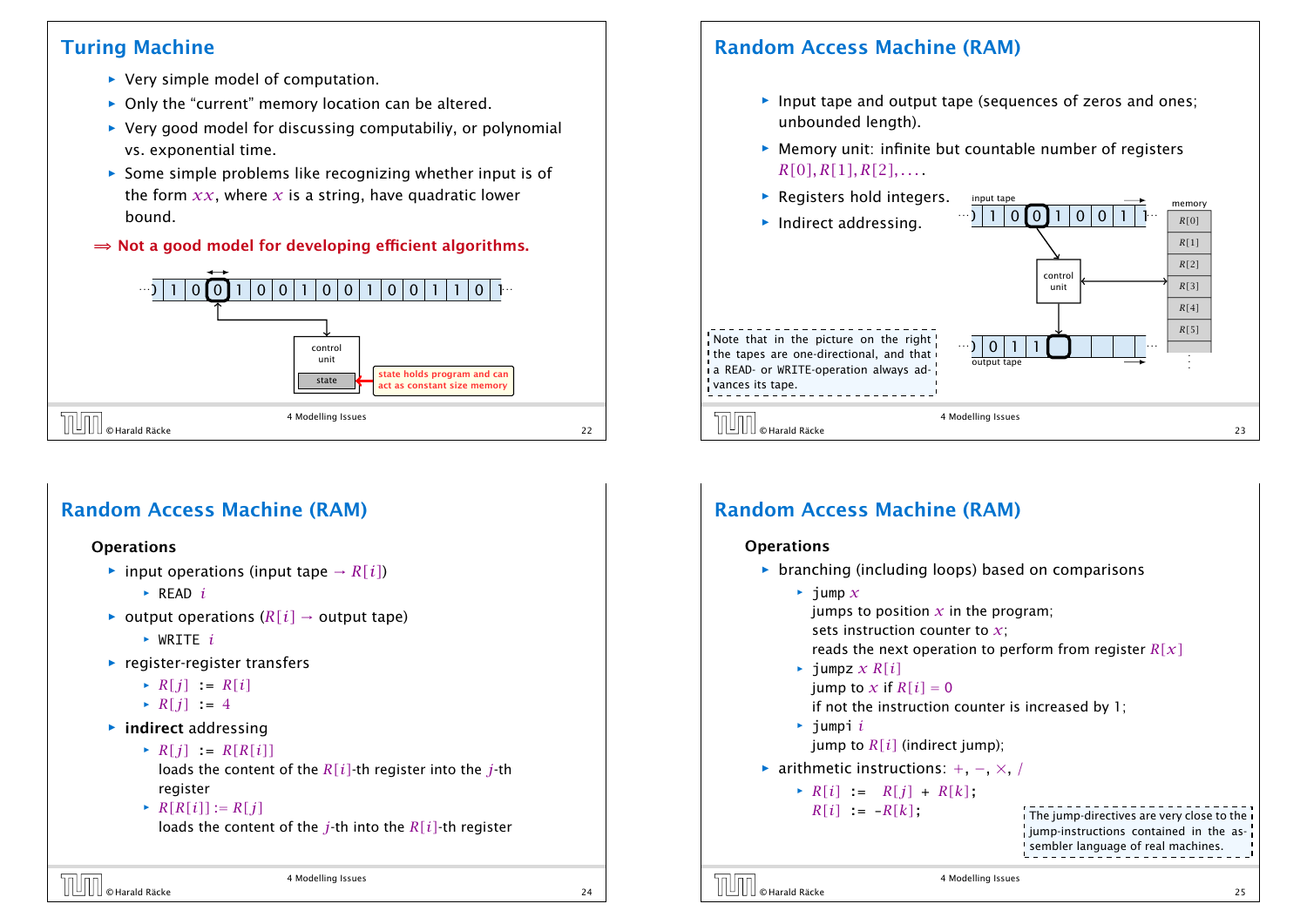## Model of Computation

*ñ* uniform cost model Every operation takes time 1.

**F** logarithmic cost model

The cost depends on the content of memory cells:

- **Fig. The time for a step is equal to the largest operand involved;**
- **Fig. 2** The storage space of a register is equal to the length (in bits) of the largest value ever stored in it.

Bounded word RAM model: cost is uniform but the largest value stored in a register may not exceed  $2^w$ , where usually

#### $w = \log_2 n$ .

#### The latter model is quite realistic as the word-size of  $\frac{1}{4}$  a standard computer that handles a problem of size  $n\frac{1}{4}$ must be at least  $\log_2 n$  as otherwise the computer could  $\frac{1}{2}$ either not store the problem instance or not address all i its memory.

© Harald Räcke 26

4 Modelling Issues

There are different types of complexity bounds:

**b** best-case complexity:

 $C_{\text{bc}}(n) := \min\{C(x) | |x| = n\}$ 

Usually easy to analyze, but not very meaningful.

▶ worst-case complexity:

$$
C_{\text{wc}}(n) := \max\{C(x) | |x| = n\}
$$

Usually moderately easy to analyze; sometimes too pessimistic.

▶ average case complexity:

$$
C_{\text{avg}}(n) := \frac{1}{|I_n|} \sum_{|x|=n} C(x)
$$

more general: probability measure *µ*

$$
C_{\text{avg}}(n) := \sum_{x \in I_n} \mu(x) \cdot C(x)
$$

4 Modelling Issues © Harald Räcke 28

 $C(x)$  cost of instance |*x*| input length of instance *x In* set of instances of length *n*

# 4 Modelling Issues

#### Example 2

| <b>Algorithm 1</b> Repeated Squaring $(n)$ |
|--------------------------------------------|
| 1: $r-2$ ;                                 |
| 2: for $i = 1 \rightarrow n$ do            |
| 3: $r - r^2$                               |
| 4: return $r$                              |

- ▶ running time:
	- *<sup>ñ</sup>* uniform model: *n* steps
	- $\blacktriangleright$  logarithmic model:  $1 + 2 + 4 + \cdots + 2^n = 2^{n+1} 1 = \Theta(2^n)$
- **For space requirement:** 
	- $\blacktriangleright$  uniform model:  $\theta(1)$
	- $\blacktriangleright$  logarithmic model:  $\mathcal{O}(2^n)$

 $\overline{O}$   $\overline{O}$   $\overline{O}$   $\overline{O}$   $\overline{O}$   $\overline{O}$   $\overline{O}$   $\overline{O}$   $\overline{O}$   $\overline{O}$   $\overline{O}$   $\overline{O}$   $\overline{O}$   $\overline{O}$   $\overline{O}$   $\overline{O}$   $\overline{O}$   $\overline{O}$   $\overline{O}$   $\overline{O}$   $\overline{O}$   $\overline{O}$   $\overline{O}$   $\overline{O}$   $\overline{$ 

4 Modelling Issues

#### There are different types of complexity bounds:

**F** amortized complexity:

The average cost of data structure operations over a worst case sequence of operations.

**Figure 2** randomized complexity:

The algorithm may use random bits. Expected running time (over all possible choices of random bits) for a fixed input *x*. Then take the worst-case over all *x* with  $|x| = n$ .